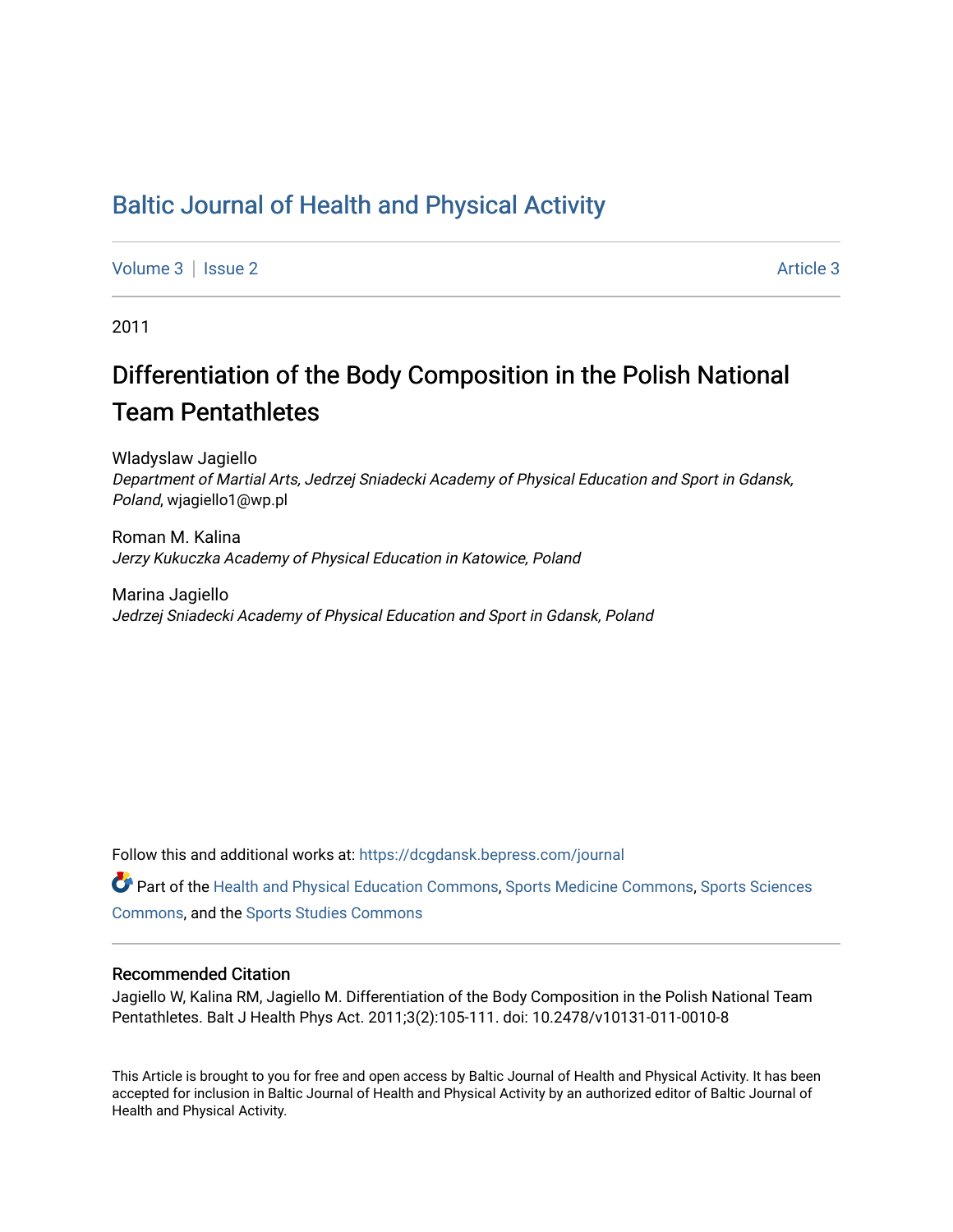|                                                                                                                                                               | Differentiation of the Body Composition in the<br><b>Polish National Team Pentathletes</b>                                                                                                                                                                                                                                                                                                                                                                                                                                                                                                                   |  |  |  |  |  |  |
|---------------------------------------------------------------------------------------------------------------------------------------------------------------|--------------------------------------------------------------------------------------------------------------------------------------------------------------------------------------------------------------------------------------------------------------------------------------------------------------------------------------------------------------------------------------------------------------------------------------------------------------------------------------------------------------------------------------------------------------------------------------------------------------|--|--|--|--|--|--|
|                                                                                                                                                               |                                                                                                                                                                                                                                                                                                                                                                                                                                                                                                                                                                                                              |  |  |  |  |  |  |
|                                                                                                                                                               | DOI: 10.2478/v10131-011-0010-8                                                                                                                                                                                                                                                                                                                                                                                                                                                                                                                                                                               |  |  |  |  |  |  |
| <b>Authors' Contribution:</b><br>A – Study Design<br>B - Data Collection<br>C - Statistical Analysis<br>D - Data Interpretation<br>E - Manuscript Preparation | Władysław Jagiełło <sup>1 (A, B, C, D, E, F, G)</sup> , Roman M. Kalina <sup>2 (C, D, E, F)</sup> ,<br>Marina Jagiełło <sup>1 (C, D, E, F)</sup>                                                                                                                                                                                                                                                                                                                                                                                                                                                             |  |  |  |  |  |  |
|                                                                                                                                                               | <sup>1</sup> Jedrzej Sniadecki Academy of Physical Education and Sport in Gdansk,<br>Poland                                                                                                                                                                                                                                                                                                                                                                                                                                                                                                                  |  |  |  |  |  |  |
| F - Literature Search<br>G - Funds Collection                                                                                                                 | <sup>2</sup> Jerzy Kukuczka Academy of Physical Education in Katowice, Poland                                                                                                                                                                                                                                                                                                                                                                                                                                                                                                                                |  |  |  |  |  |  |
|                                                                                                                                                               | Key words: body composition, pentathletes, national team                                                                                                                                                                                                                                                                                                                                                                                                                                                                                                                                                     |  |  |  |  |  |  |
|                                                                                                                                                               | <b>Abstract</b>                                                                                                                                                                                                                                                                                                                                                                                                                                                                                                                                                                                              |  |  |  |  |  |  |
| <b>Background:</b>                                                                                                                                            | Contemporary anthropological research confirms the fact that body composition is<br>one of the elements differentiating athletes from persons not practising sport<br>systematically. The differences in body composition - in many cases even extreme -<br>also regard athletes in the context of the sports discipline they practise.                                                                                                                                                                                                                                                                      |  |  |  |  |  |  |
|                                                                                                                                                               | The aim of the study was to determine the properties of body composition of the<br>Polish national team pentathletes in comparison to persons of the same population<br>not practising competitive sport.                                                                                                                                                                                                                                                                                                                                                                                                    |  |  |  |  |  |  |
| <b>Material/Methods:</b>                                                                                                                                      | The research comprised members of the Polish national team in modern pentathlon<br>$(n=10)$ . The subjects were 18-23 (20±1.5) years of age with their body mass from 64<br>to 80 kg (73.27±6.1) and body height of 172-188 cm (180.11±6.22). The athletes had<br>had 6-13 years (10.38±2.07) of training experience. Students of Warsaw Technical<br>University (Poland) constituted the reference group. Measurements of 20 basic<br>somatic features were made. The following indices were calculated: leanness,<br>Rohrer's, BMI, Manouvrier's and pelvic-shoulder. Body density, total body fat, active |  |  |  |  |  |  |
|                                                                                                                                                               | tissue, the general body composition profile and internal proportions of the body<br>composition were determined.                                                                                                                                                                                                                                                                                                                                                                                                                                                                                            |  |  |  |  |  |  |
|                                                                                                                                                               | <b>Results:</b> An analysis of internal proportions of the factors of athletes' body composition<br>revealed differences in particular groups of features. The athletes' overall body size<br>results from greater than mean values of the body height and the average ones of                                                                                                                                                                                                                                                                                                                               |  |  |  |  |  |  |
| Conclusions:                                                                                                                                                  | stoutness and the fat content.<br>The proportions of features within the analysed factors proved a significant advantage<br>of the upper limb over the lower one and the significant predominance of the<br>musculature of the forearm.                                                                                                                                                                                                                                                                                                                                                                      |  |  |  |  |  |  |
| Word count: 2322                                                                                                                                              |                                                                                                                                                                                                                                                                                                                                                                                                                                                                                                                                                                                                              |  |  |  |  |  |  |
| Tables: 1                                                                                                                                                     | Received: February 2011                                                                                                                                                                                                                                                                                                                                                                                                                                                                                                                                                                                      |  |  |  |  |  |  |
| Figures: 2<br>References: 25                                                                                                                                  | Accepted: May 2011<br>Published: June 2011                                                                                                                                                                                                                                                                                                                                                                                                                                                                                                                                                                   |  |  |  |  |  |  |
| Address for correspondence:<br>Dr hab. prof. nadzw. Władysław Jagiełło                                                                                        |                                                                                                                                                                                                                                                                                                                                                                                                                                                                                                                                                                                                              |  |  |  |  |  |  |

Academy of Physical Education and Sport Dep. of Martial Arts, 80-336 Gdańsk, Poland, ul. K. Górskiego 1 Phone: +4858 554-74-50, e-mail: wjagiello1@wp.pl

 $\overline{a}$ \*

Research conducted within the statutory research of Jędrzej Śniedecki Academy of Physical Education and Sport in Gdańsk (AWFiS).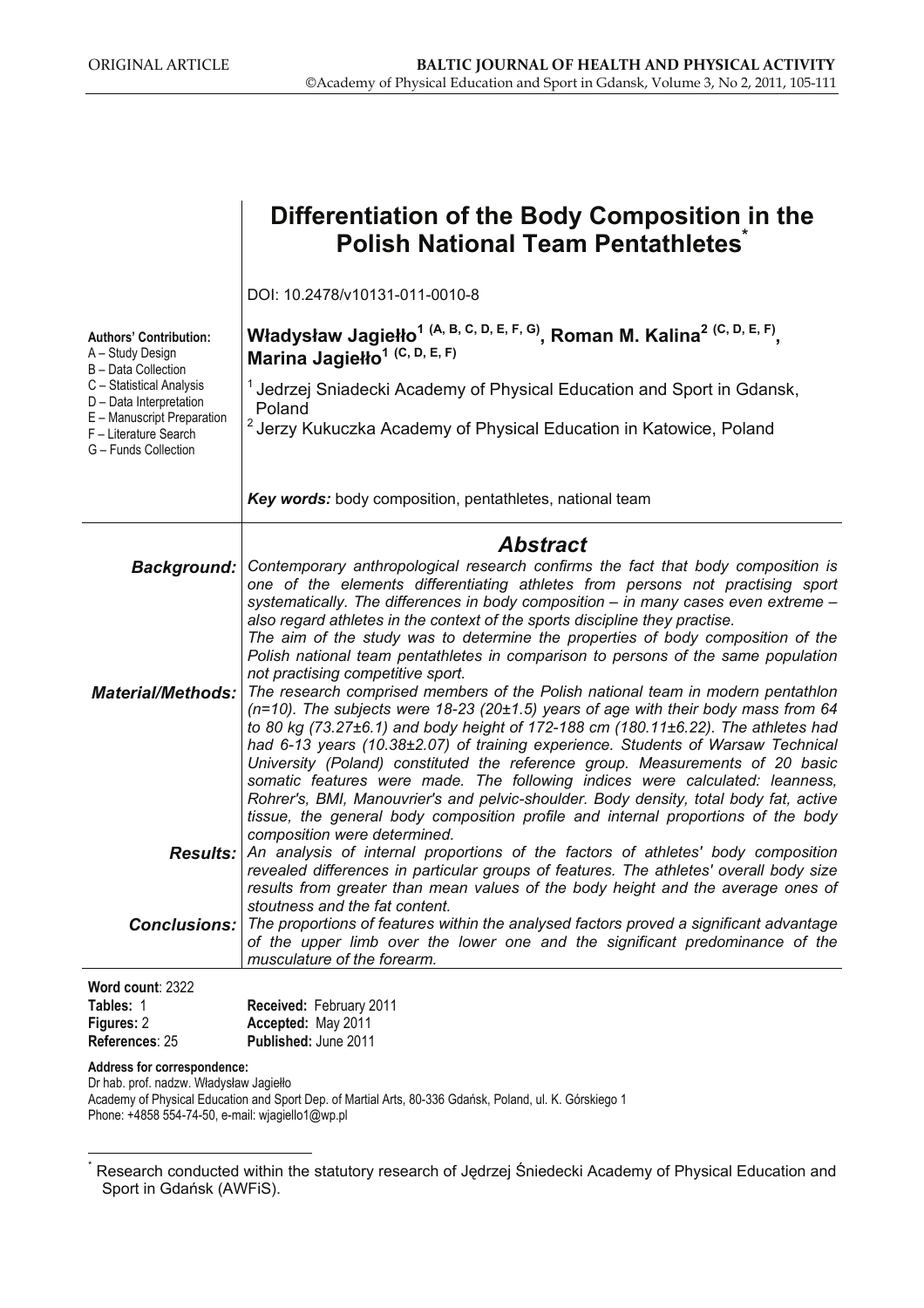#### **Introduction**

Contemporary anthropological research confirms the fact that body composition is one of the elements which differentiate athletes from persons not practising sport systematically [1, 2, 3]. The differences in body composition – in many cases even extreme – also regard athletes in the context of the sports discipline they practise [4, 5, 6].

With the increase in the training experience, hence the level of sports mastery, the decrease in differentiation of morphological features within the given discipline or event occurs. That is why research on athletes classified as the world elite in a particular sports discipline provides the most accurate information on the characteristic properties of their build [4, 7].

However, such properties are not easy to determine in all disciplines. This regards, among others, pentathlon, in which particular events substantially differ not only as far as the coordination structure is concerned but also with reference to the method of energy supply for the effort.

On the grounds of these general premises, the main aim of the study was an attempt to determine the properties of body composition of the Polish national team pentathletes in comparison to persons of the same population (reference group) not practising competitive sport and to answer the following questions:

- o Which somatic features determine the athletes' specific build?
- o Which internal proportions of the body composition are the most characteristic of them?

#### **Material and methods**

The research comprised members of the Polish national team in modern pentathlon (n=10). The subjects were 18-23 (20±1.5) years old, with their body mass from 64 to 80 kg (73.27±6.1) and body height 172-188 cm (180.11±6.22). The athletes had had 6-13 years (10.38±2.07) of training experience.

Anthropometric measurements were carried out in consistence with the generally adopted rules [8] using standard instruments. Furthermore, the following five indices were calculated: leanness, Rohrer's, BMI, Manouvrier's and pelvic-shoulder.

Total body fat in the percentage of body mass was calculated according to Brożek and Keys's equation [9] and body density on the basis of measurements of subcutaneous fat, with the application of Piechaczek's anticipating equation [10]. In total, 20 basic somatic features were measured. The general body composition profile of members of the national team was determined by means of the method of standardising features. Students of Warsaw Technical University constituted the reference group [11]. Moreover, the variation coefficient (V%) and the significance of differences were calculated by means of the Student test.

The assessment of internal proportions of the body composition was made through calculating Perkal's natural indices [12] with Milicerowa's modifications [13]. To do that the following were determined: composition factors (m), index of the total body size (M), internal proportions of the body composition (natural indices for each of the composition factors), evenness of the composition (the intrapersonal variability index), the code of internal proportions of the group (the point scale of Perkal's natural indices), internal proportions of the body composition within each of the factors.

#### **Results**

Mean values of the studied features in modern pentathletes prove that the slightest differentiation regards body density ( $V_{\%}=0.50$ ) and the leanness index ( $V_{\%}=1.80$ ). The greatest variability was determined in reference to fat content ( $V_{\%}=12.04$ ), the shank perimeter ( $V_{\%}=9.47$ ) and body mass  $(V_{\%}=8.37)$  – Table 1.

The obtained results lay at the root of creating a profile of body composition of members of the Polish national modern pentathlon team (Fig.1). Their body build is characterised by a substantial perimeter of the forearm – they exceed their peers in this respect by 0.78 of the standardised Z value – and by the length of the upper limb (0.54 Z). Also worth attention is the knee width – here pentathletes are inferior to their peers by 0.42 Z and the shank perimeter (-0.41).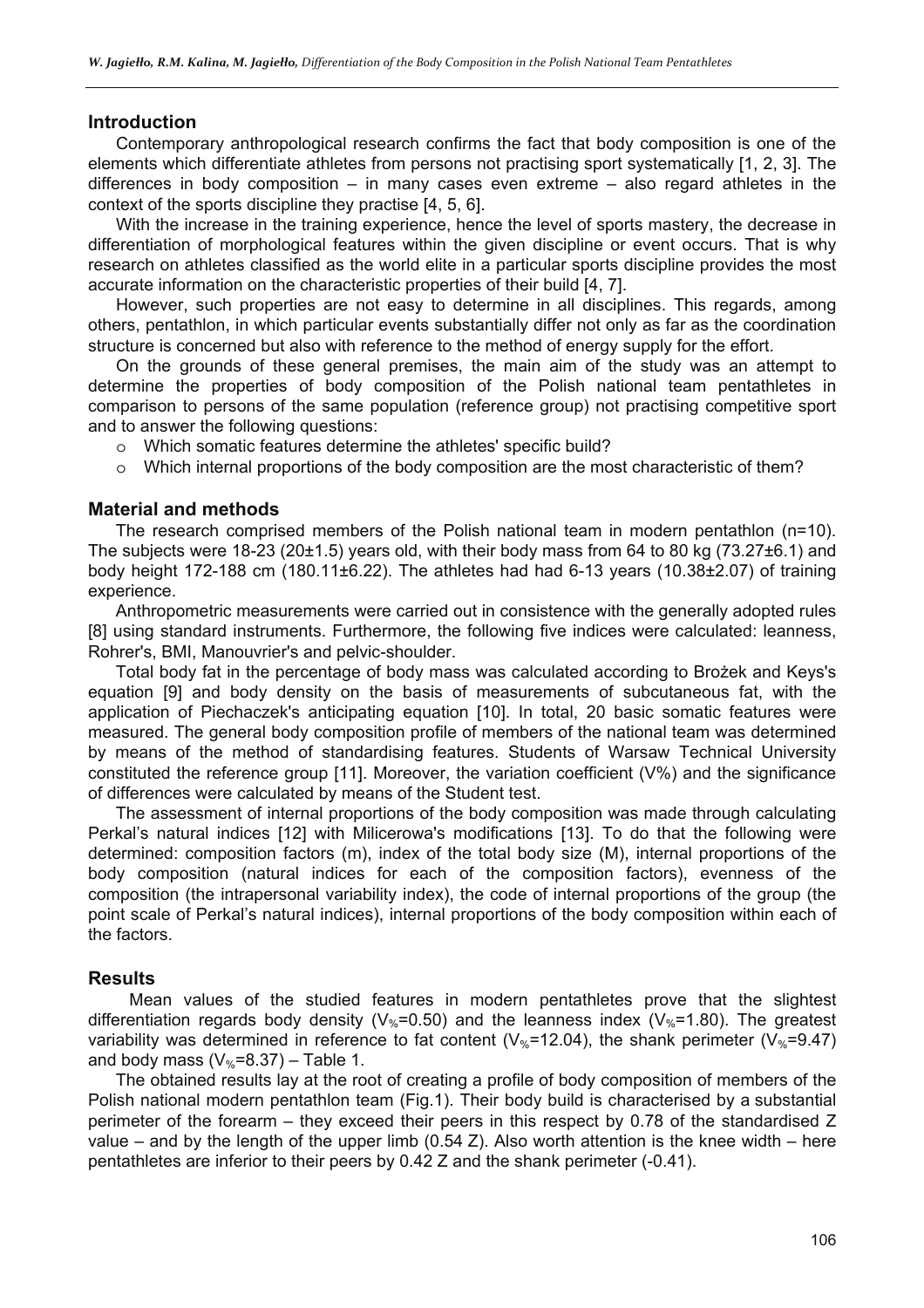|                        | Pentathletes, n=10 |      |                |        |        | Students, n=165 |       |              |
|------------------------|--------------------|------|----------------|--------|--------|-----------------|-------|--------------|
| Feature                | Χ                  | SX   | V <sub>%</sub> | min    | max    | $X_2$           | SX    | Test t       |
| Standing body height   | 180.11             | 6.22 | 3.45           | 171.50 | 187.70 | 179.360         | 6.190 | 0.370        |
| Sitting body height    | 94.96              | 3.36 | 3.54           | 89.50  | 99.50  | 93.860          | 3.060 | ***4.618     |
| Upper extremity length | 80.19              | 2.94 | 3.66           | 76.20  | 84.00  | 78.300          | 3.510 | ***6.9167    |
| Lower extremity length | 85.15              | 4.29 | 5.04           | 77.30  | 91.50  | 85.500          | 4.100 | $-1.097$     |
| Shoulder width         | 40.39              | 2.05 | 5.08           | 37.50  | 44.50  | 40.670          | 1.590 | $** - 2.262$ |
| Pelvis width           | 28.35              | 1.03 | 3.65           | 27.00  | 30.00  | 28.440          | 1.460 | $-0.792$     |
| Elbow width            | 6.89               | 0.55 | 8.02           | 6.00   | 7.80   | 6.980           | 0.340 | ***-3.400    |
| Knee width             | 9.63               | 0.45 | 4.67           | 9.00   | 10.60  | 9.820           | 0.450 | ***-5.424    |
| Forearm perimeter      | 27.42              | 1.25 | 4.56           | 26.00  | 30.00  | 26.020          | 1.800 | ***9.991     |
| Shank perimeter        | 35.92              | 3.40 | 9.47           | 27.00  | 38.50  | 36.860          | 2.300 | ***-5.250    |
| Body mass              | 73.20              | 6.12 | 8.37           | 64.00  | 80.00  | 72.110          | 8.960 | 1.563        |
| Density                | 1.06               | 0.01 | 0.50           | 1.05   | 1.06   | 1.058           | 0.007 | ***-3.763    |
| Fat, %                 | 16.55              | 1.99 | 12.04          | 13.44  | 18.74  | 15.660          | 2.740 | ***4.173     |
| Active tissue, %       | 83.45              | 1.99 | 2.39           | 81.26  | 86.56  | 84.340          | 2.740 | ***-4.173    |
| Body area              | 1.92               | 0.11 | 5.77           | 1.77   | 2.05   | 1.902           | 0.125 | $*1.815$     |
| Leanness index         | 43.71              | 0.79 | 1.80           | 42.22  | 44.54  | 43.210          | 1.660 | ***3.841     |
| Rohrer's index         | 1.25               | 0.07 | 5.53           | 1.18   | 1.39   | 1.250           | 0.150 | 0.213        |
| <b>BMI</b> index       | 22.54              | 1.01 | 4.47           | 20.73  | 24.35  | 22.400          | 2.460 | 0.713        |
| Manouvrier's index     | 89.72              | 4.54 | 5.06           | 78.72  | 95.31  | 91.093          | 2.820 | ***-6.232    |
| Pelvic-shoulder index  | 70.31              | 3.43 | 4.88           | 65.06  | 75.20  | 69.929          | 2.400 | *2.015       |

Tab. 1. Features of body composition in members of the Polish national team in modern pentathlon and students of Warsaw Technical University and the significance of differences

\* p<0.05 \*\* p<0.01 \*\*\* p<0.001

The proportions of studied athletes' bodies determined by means of the indices clearly indicate their leptosomatic build (Rohrer's index), more masculine one (pelvic-shoulder index), with correct body mass (BMI) and an average length of lower extremities (Manouvrier's index).

The values of the factors of body composition confirm on a larger scale the observations of standardised values of individual features. As far as the overall body size is concerned, pentathletes are the most similar to the control group (M=0.02). The most distinguishing factor for pentathletes is the length factor ( $m_1$ =0.23). The fat content factor and the stoutness factor amount to -0.09.

An analysis of mutual proportions between the pentathletes' body composition factors reveals a relatively proportional build – the intragroup variability index is 0.33. Features of length (0.32) are a characteristic element of such body composition. The contribution of stoutness and fat content features (-0.11) is the most proportional.

Using Perkal's natural indices point scale [22], the following code of the athletes' internal proportions was obtained: 5-4-4. This means that the overall body size (M) results from greater than mean values of body length and the average ones of stoutness and fat content.

The calculation of internal proportions of body composition within each of the factors provides very important information on the Polish modern pentathlon national team members' body build. Natural indices of the somatic features within the factors were calculated by subtracting the m factor value from the standardised features. The dominance of the upper extremity length (0.31) over the lower extremity length (-0.32) is manifested in features expressing the length index. The contribution of the features of standing and sitting body height to the length factor is even (Fig.2).

There is a marked dominance of the forearm musculature (0.87) in features reflecting the stoutness index. The knee width (-0.33) and the shank perimeter (-0.32) are the least proportionate to the overall value of the factor.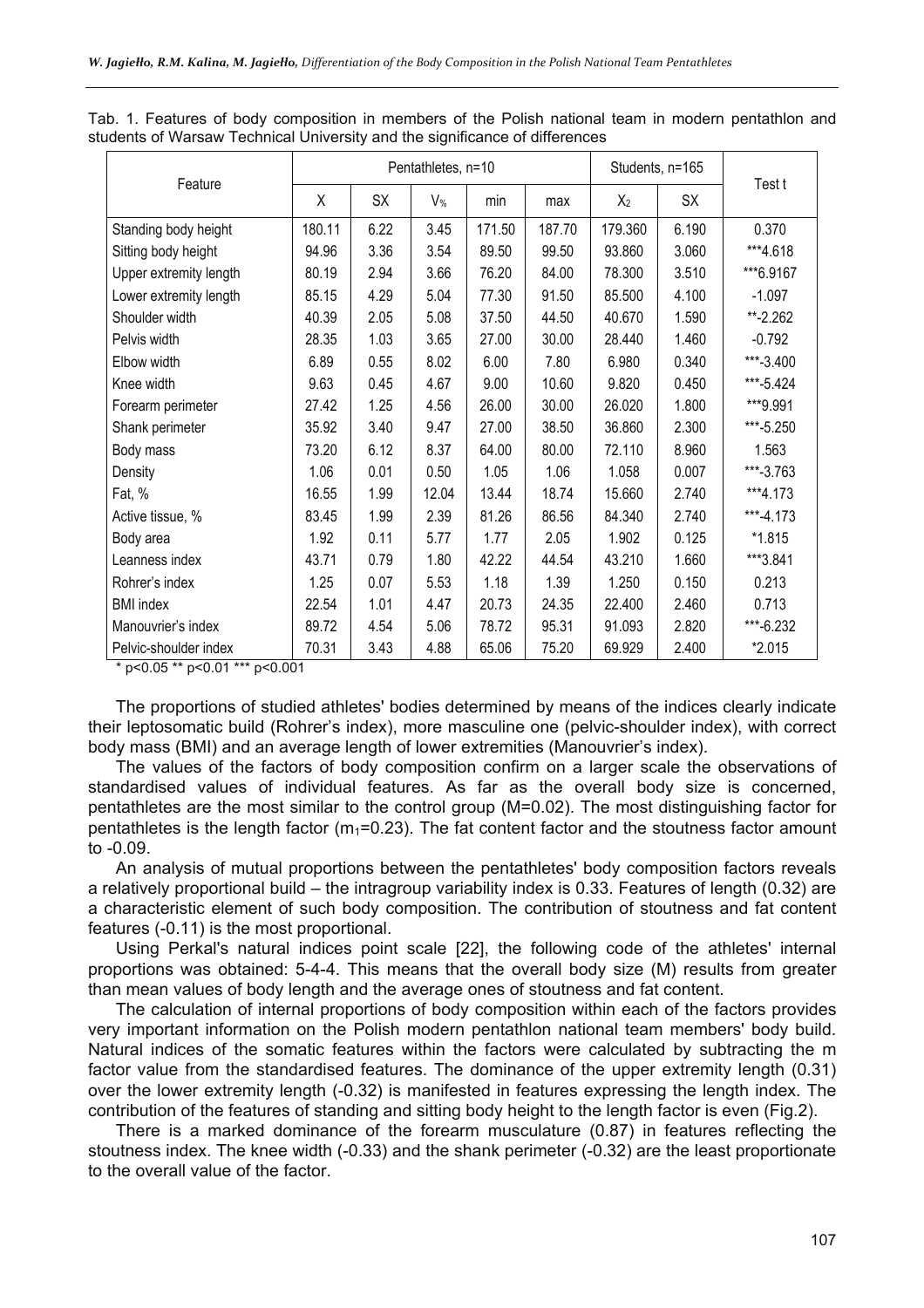

Fig. 1. The profile of body composition of members of the Polish national modern pentathlon team (n=10).



Fig. 2. Natural indices of the somatic features within factors among the Polish national modern pentathlon team (n=10).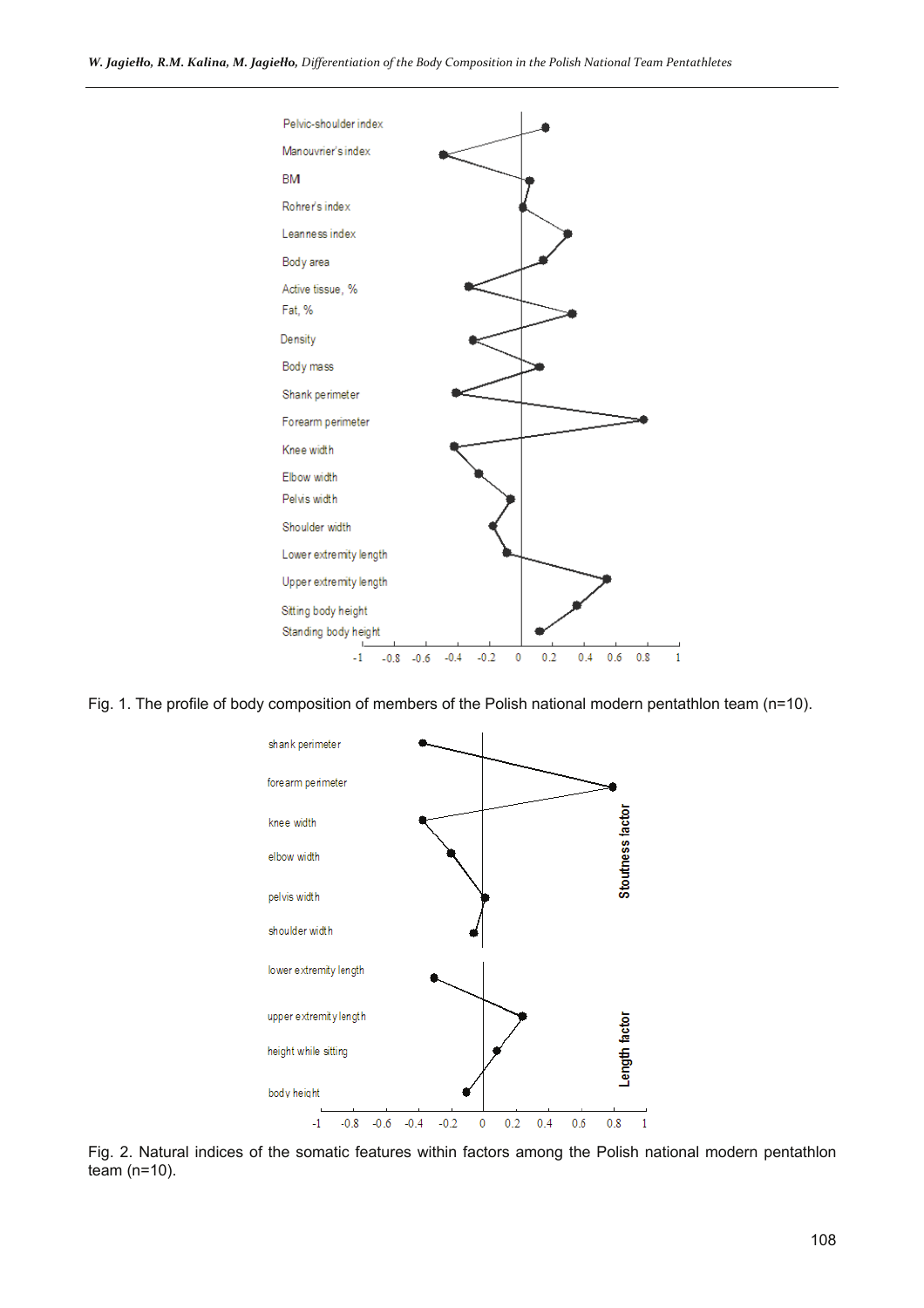#### **Discussion**

The properties of body composition of Polish representatives in modern pentathlon revealed in course of the study are a resultant of two processes. On the one hand, the process of sports selection of the most talented athletes; on the other hand, the effect of the adaptation of the organism to affecting it external factors. In this context, mean values of the height and the body mass of Polish representatives in pentathlon are interesting when compared to data from literature. The mean body height of members of the Polish national modern pentathlon team was 180 cm and mass 73 kg and did not statistically differ in this respect from the reference group (students of Warsaw Technical University). One should remember, however, that students of Warsaw Technical University are characterised by the highest indices of biological development among academic youth [11].

Greater differences occur in reference to men training other sports disciplines. For example, the mean body height of Polish representatives in tennis was 182 cm and their mass was 71 kg [14]. Slightly lower values were also achieved in the group of the best Polish judokas – 180 cm and 93 kg [15] and wrestlers – 174 cm and 78 kg [16]. Studying the first-league team members, Stawiarski [17] quotes the mean body height as 181.9 cm and the mass of 78.7 kg for volleyball players and 187.6 cm and 82.2 kg for basketball players. Piechaczek and Łaska-Mierzejewska [18] obtained the mean body height of 178.3 cm and body mass of 76.8 kg in the Polish national football team. Slightly lower values were also obtained in the group of the best Polish weightlifters – 166.9 cm and 73.9 kg [19] and hockey players – 174.5 cm and 73 kg [20].

On the example of combat sports extensive scientific research confirms the general trend in body composition development revealed in this study, which points to well-build competitors with athletic body composition with a more masculine build [6, 15, 21].

Competitors of the Polish national modern pentathlon team are characterised by a much greater value of the forearm perimeter and the upper extremity length in comparison to non-training persons. In the case of athletes, surprising is also a greater value of the fat content (0.33Z) than in non-training persons. The difference between these groups is statistically significant. Probably such body composition in pentathletes is connected with the nature of effort in this sports discipline. The dominance of technical events and the fact of using sports equipment (épée, pistol) may influence the athletes' somatic build.

Pentathletes are the most similar to the control group in the overall body size. Still, the greatest advantage of the athletes is manifested in the length factor. Studies carried out on a group of national tennis team representatives [22] showed that the slightest differences in body composition (in comparison to students of Warsaw Technical University) regarded the fat content and the overall body size factors. The length factor proved to be the most distinguishing feature of the tennis players. The results of studies on Polish representatives in judo and wrestling [15, 16] require a more complex comparative analysis. Taking the specificity of these sports disciplines into consideration (competing in strictly specified weight categories) one can conclude that Polish modern pentathlon representatives are the most similar in their body composition to judokas and wrestlers from mid-weight categories. In the other categories the differences are significant and concern all composition factors.

Natural indices of body composition factors of Polish national team competitors in modern pentathlon indicate their harmonious build – the code of internal proportions is 5-4-4. This is also confirmed by a low value of the intrapersonal variability index. With regard to the harmoniousness of the composition, pentathletes exceed both tennis players [23] and Polish national judo [15] and wrestling [16] representatives. The results of studies on pentathletes do not confirm, however, the tendencies revealed in Łaska-Mierzejewska's studies [24]. On the example of sports games she found a tendency in highly-qualified female athletes to be characterised by a significant predominance of one factor over the other ones. National team representatives manifested very high values of the intergroup variability, while the third league athletes, especially volleyball players, had their indices close to zero. Top-class athletes' differentiation of body composition was also found by Claessens et al. [25].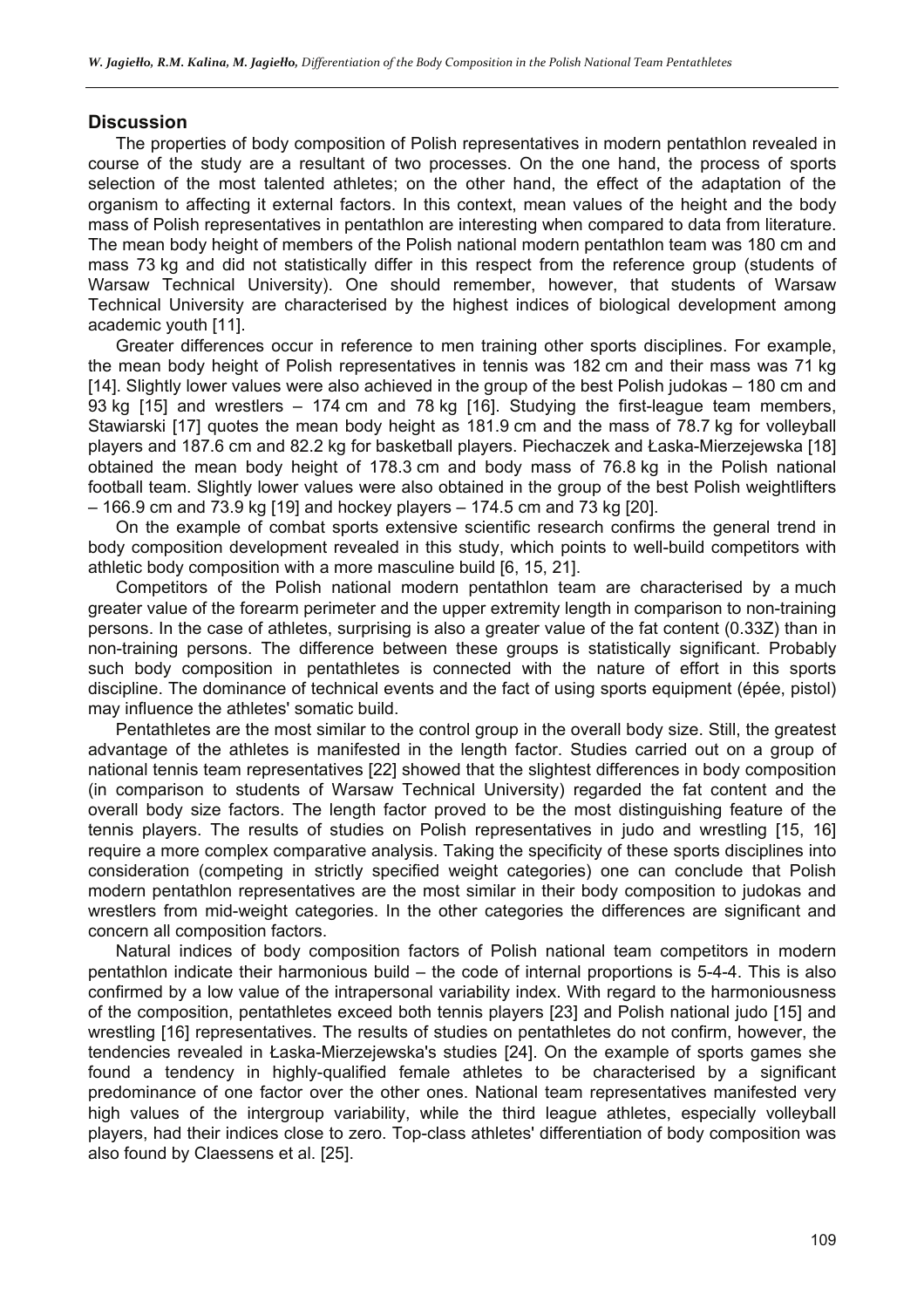Natural indices of the somatic features within the factors provide very important information on the specificity of body composition in athletes practising modern pentathlon. A marked dominance of the musculature of the forearm is the characteristic feature in the stoutness factor.

The dominance of the upper extremity length over the lower extremity one is apparent among features expressing the length factor. Similar results were obtained on the tennis material [22]. On the one hand, in both these disciplines athletes use sports equipment (a racket in tennis and an épée and a pistol in pentathlon) requiring precision and swiftness of action, which is connected with a firm and secure grip. On the other hand, athletes with distinctly longer upper limbs have a greater reach, which gives them an advantage during a fight.

The results of our studies have proved that, as far as their body composition is concerned, men with successes in modern pentathlon significantly differ from their peers not practising sports (reference to students of Warsaw Technical University) and from athletes practising other sports disciplines.

## **Conclusions**

- 1. Long-term training influence as well as the selection process of the most predisposed athletes have a great impact on the somatic build of the representatives of the Polish national modern pentathlon team. A larger forearm perimeter and the upper extremity length are characteristic features of their body composition. Slightly higher fat content is also noteworthy.
- 2. Body proportions of the studied athletes determined by means of indices clearly indicate their build, which is leptosomatic (Rohrer's), more masculine (pelvic-shoulder), with correct body mass (BMI) and average lengths of lower extremities (Manouvrier's).
- 3. An analysis of internal proportions of factors of the body composition in the representatives of the Polish national modern pentathlon team revealed differences in particular groups. The athletes' overall body size results from a more than average intensity of length features and the average ones of stoutness and fat content – (5-4-4).
- 4. The proportions of somatic features within the length factor show a significant advantage of the upper limb length over the lower one. The input of height features while standing and sitting into the length factor is equal.
- 5. Within features reflecting the stoutness factor, there is a marked dominance of the forearm musculature. The least proportional are the knee width (-0,33) and the shank perimeter (-0,32). The contribution of the remaining features of the factor is relatively proportional.

## **References**

- 1. Carter JL. The somatotypes of olympic athletes. Presented paper; 1978.
- 2. Charzewski J, editor. Antropologia [in Polish] [Anthropology]. Warszawa: AWF; 1999.
- 3. Garay AL, Levine L, Carter JE. Genetic and anthropological studies of olympic athletes. New York San Francisco – London: Academic Press; 1974.
- 4. Baxter-Jones ADG, Helms P, Maffulli N, Baines-Preece JC. Growth and development of male gymnasts, swimmers, soccer and tennis players: a longitudinal study. *Annals of Human Biology* 1995;5:381-394.
- 5. Tumanian GC, Martirosov EG. Teloslozhenye i sport [in Russian]. Moskva: Fizkultura i Sport; 1976.
- 6. Almansba R, Sterkowicz S, Belkacem R, Sterkowicz-Przybycień K, Mahdad D. Anthropometric and physiological profiles of the Algerian Olympic judoists. *Arch Budo* 2010;6(4):85-193.
- 7. Leake CN, Carter JEL. Comparison of body composition and somatotype of trained female triathletes. *J Sport Sci* 1991;9(2):125-135.
- 8. Drozdowski Z. Antropologia sportowa Morfologiczne podstawy wychowania fizycznego i sportu [in Polish] [Sports anthropology. Morphological bases of physical education and sport]. Warszawa – Poznań: PWN; 1979.
- 9. Brożek J, Keys A. The evaluation of leanness fatness in man. Norm and interrelationships. *Brit J Nutr* 1949;5:194-206.
- 10. Piechaczek H. Oznaczanie całkowitego tłuszczu ciała metodami densytometryczną i antropometryczną [in Polish] [Marking total body mass by the densitometric and anthropometric methods]. *Materiały i Prace Antropologiczne* 1975;89:3-48.
- 11. Piechaczek H, Lewandowska J, Orlicz B. Zmiany budowy ciała młodzieży akademickiej Politechniki Warszawskiej w okresie 35 lat [in Polish] [Changes in body composition among academic youth at Warsaw Technical University during 35 years]. *Wychowanie Fizyczne i Sport* 1996;3:3-14.